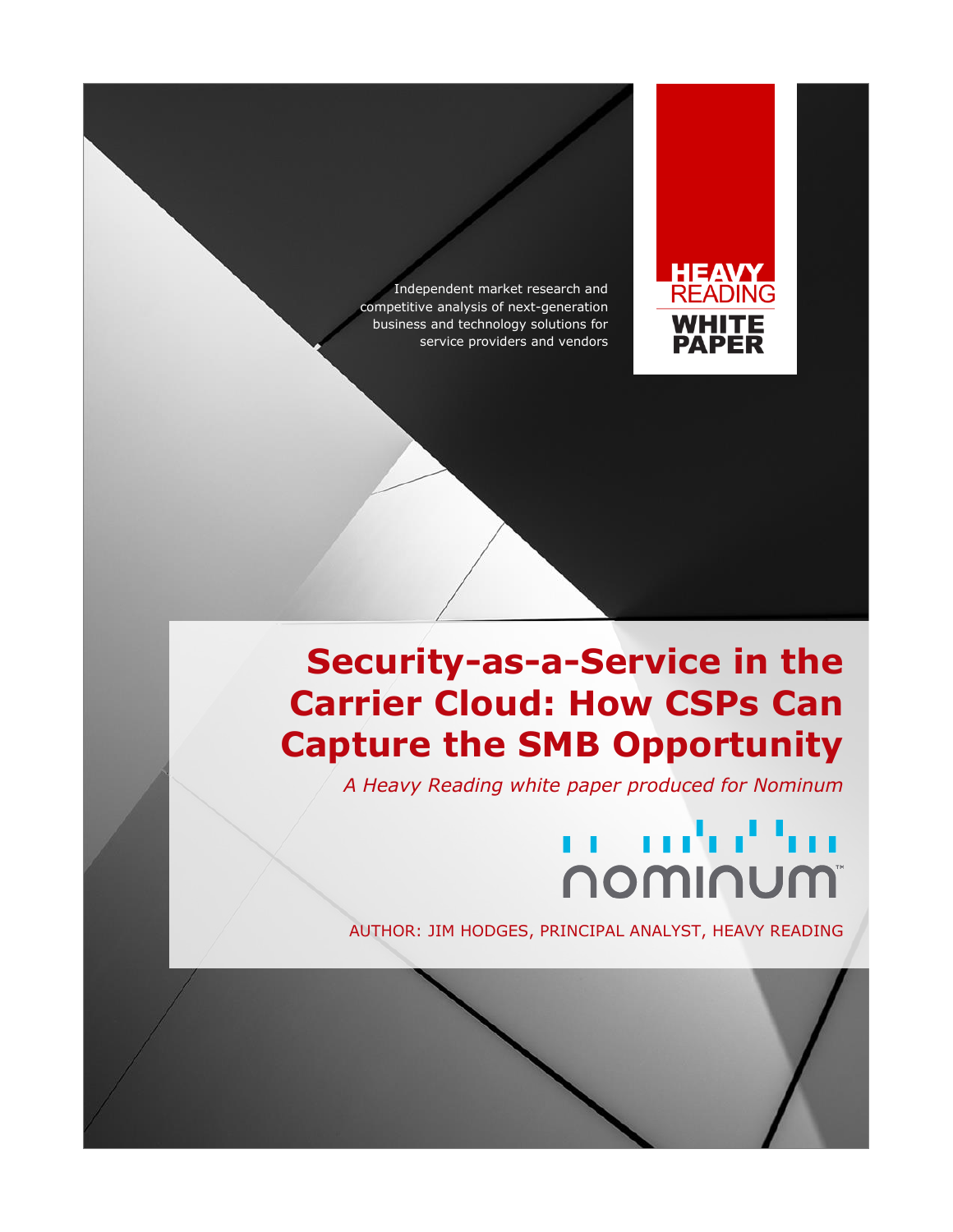#### **INTRODUCTION**

The ongoing adoption of cloud computing by communications service providers (CSPs) continues to fundamentally reshape their business models and technology strategies on several levels. One such area that is garnering significant attention is the impact of the cloud on security services. This is because security services and the vital tools they encompass can be empowered through the adoption of a carrier cloud model. This, in turn, better positions CSPs to meet the demands of their customers, including those in the small to medium-size business (SMB) market segment.

The timing of this migration is optimal, since many SMBs now recognize the threats they face and realize that given their limited IT budgets and lack of security expertise, CSPs are well positioned to protect them from cyberattacks.

While the opportunity for CSPs is significant, many are hesitant to make a move in this area because they want to ensure they can address SMBs' needs and maintain control of the service in a carrier cloud. We believe the answer lies in focusing on the implementation of a seamlessly integrated suite of security-as-a-service (SECaaS) capabilities that make it simple for SMBs to adopt services and operationally efficient for CSPs to deploy and manage them at any scale.

Accordingly, this paper examines the business opportunities associated with cloud-based SECaaS for SMB customers, as well as the technical and architectural considerations that CSPs must embrace to create a cohesive and viable SECaaS delivery model that allows them to maintain control.

In addition, this paper discusses the impact of the changing threat landscape on SMBs, as well as the opportunities for CSPs to address SMB requirements through the introduction of SECaaS managed services. Further, the paper documents the interworking of the Domain Name System (DNS) and Big Data and Analytics (BDA) systems to deliver robust and effective SECaaS.

### **SMB THREAT LANDSCAPE SPELLS CSP OPPORTUNITY**

With news reports regularly covering ransomware exploits that extract tens of thousands of dollars from innocent victims, such as hospitals, or sophisticated phishing schemes that capture financial accounts, SMBs are increasingly aware of the cybersecurity threats they face.

To substantiate, the U.K. government recently released a [Cyber Security Breaches Survey](https://www.gov.uk/government/statistics/cyber-security-breaches-survey-2017) with several important findings:

- **•** Senior managers in nearly three quarters (73%) of micro/small businesses say that cybersecurity is a high priority.
- 45% of all micro/small businesses having identified a cybersecurity breach or attack in the last year.
- Micro/small businesses are less likely than medium/large firms to have cybersecurity measures in place, such as formal policies (32% vs. 61%) or cybersecurity training for staff (19% vs. 47%).

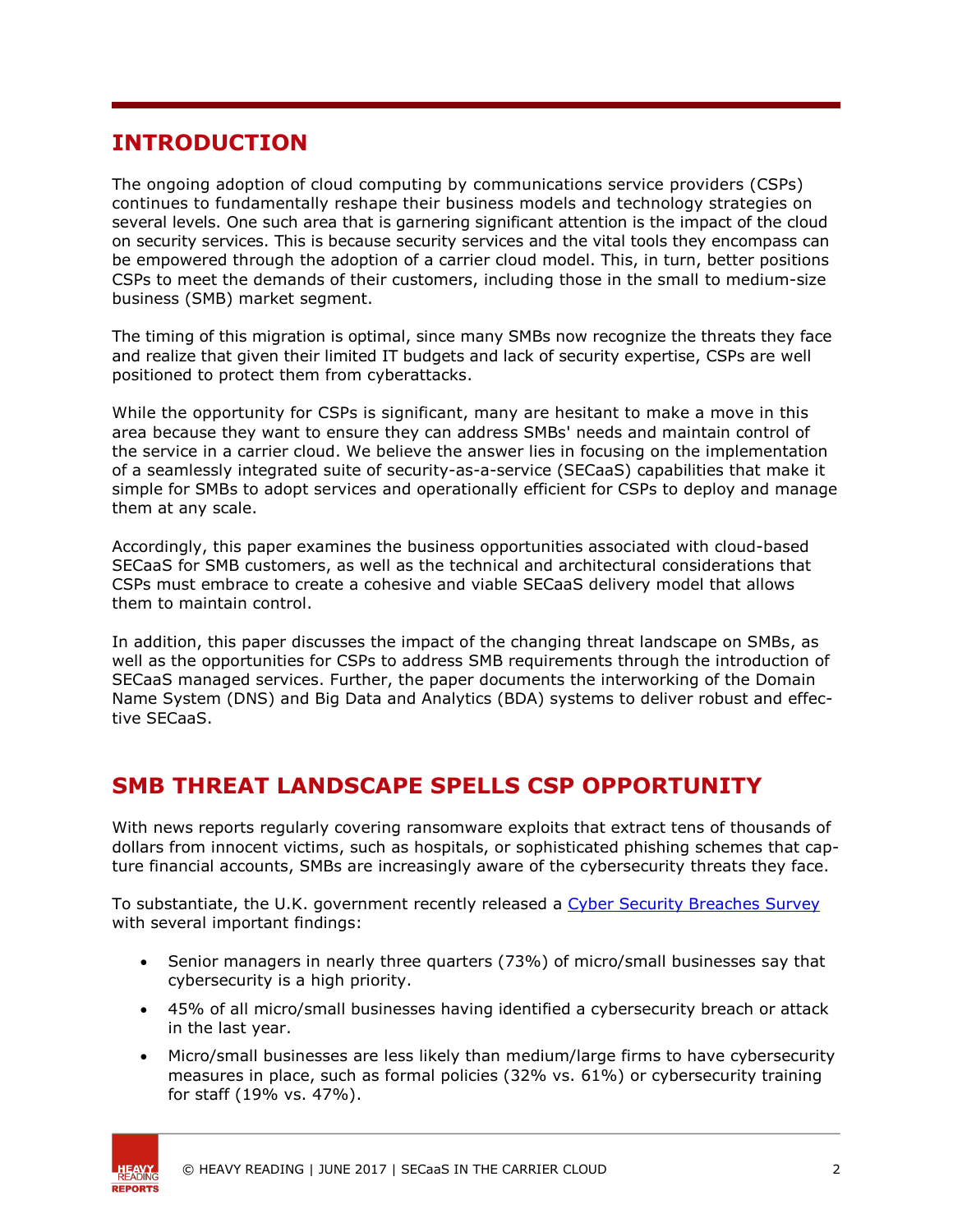The report concludes that even the smallest businesses of two to nine employees are targeted by attacks, likely because reconnaissance is automated and indifferent to the size of an organization.

Research in the U.S. offers similar findings. For example, [an article in CIO magazine](http://www.cio.com/article/2908864/security0/5-costly-consequences-of-smb-cybercrime.html) reported the following:

- SMBs are a lucrative and vulnerable victim for cybercriminals simply because many of them are not attentive to the steps needed to protect themselves.
- The average direct cost to a small business for a single attack in 2013 was almost \$9,000, excluding brand damage and other soft costs.
- SMBs incur nearly four times the per-capita costs of cybercrime than larger firms.

Although some of these findings are a few years old, the problem has continued to grow.

While these statistics only cover the U.S. and U.K., there is no reason to believe that SMB security exposure is different in any other country, since Internet-based attackers do not respect boundaries. As a result, CSPs worldwide have a significant opportunity to extend existing customer SMB relationships to upsell SECaaS.

While the market appeal and acceptance of SECaaS is growing year over year, it's important to assess implementation alternatives. One option that is getting more attention recently is DNS-based security services. DNS is a foundational protocol; virtually every application depends on it to initiate client/server transactions, including both legitimate applications (such as email, customer relationship management, databases and more) and malicious applications (such as phishing and malware). Due to this inherent visibility into every legitimate and malicious transaction, DNS occupies an excellent vantage point.

With the addition of simple policies to decide how individual DNS queries should be handled, it's possible to implement extremely efficient security services: legitimate DNS queries can be processed normally, while malicious queries are flagged for special treatment. DNS also lends itself to cloud deployments, since properly-designed software does not need any specialized packet processing; clouds built with commodity hardware deliver acceptable performance.

DNS-based security capabilities can provide an effective line of defense against fast-changing cyber threats that can now manifest themselves on a broader scale due to the greater number of intrusion points introduced by the cloud.

For example, using DNS to block phishing or bot/malware Command & Control (C&C) communications offers better protection than solutions that remediate post-infection. DNS data collected from servers protecting customers can be analyzed in conjunction with data science-based tools to iteratively develop defenses for new threats (discussed later in this paper). A DNS-based security solution is shown in **Figure 1**, and existing DNS infrastructure can be used to deliver robust SECaaS applications using a cloud architecture that gives providers control.

The DNS-based SECaaS solution depicted here is notable on both a business and a technical level. From a business perspective, it is simpler to deploy and manage than other security solutions because it supports a common carrier cloud-based software fabric, which negates the need for on-premises hardware or software. There's also never a truck roll (or mail drop)



© HEAVY READING | JUNE 2017 | SECaaS IN THE CARRIER CLOUD 3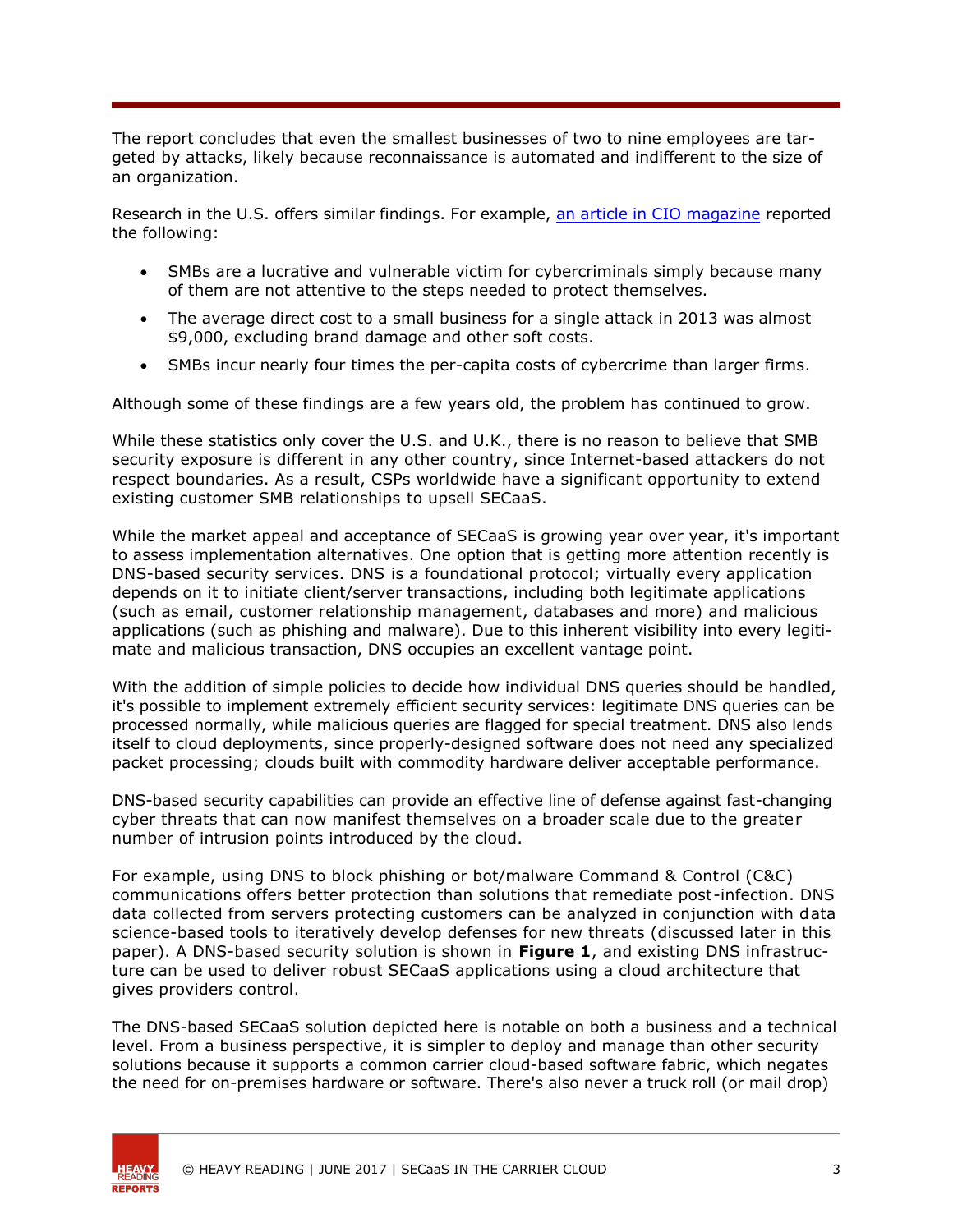for customer premises equipment (CPE) installation or repair. This means CSPs can enter SMB markets quickly, using relationships they already have within a very large customer base.



**Figure 1: DNS & SECaaS**

*Source: Heavy Reading*

Services can also readily be extended to consumer markets. Providers can deploy a sticky service that leaves them in control and extend the level of SMB trust with a robust security product, which pays considerable dividends from a customer loyalty, relationship and upsell perspective. Finally, upselling services is more straightforward and consistent in an SECaaS environment because software upgrades are done centrally and deliver the most current level of up-to-date coverage for all users.

SECaaS has other inherent technical advantages. Every device on the SMB premises is covered, and there are never any CPE or client software updates. This is especially important given the increasing use of bring-your-own-device (BYOD) mobile terminals, which may not have connected to the business network before and introduce new risks and vulnerabilities.

It is also relevant to the rapid growth of the Internet of Things (IoT), where we see higherspeed access driving more powerful and more connected devices that will effectively push out the borders and bring threats closer to the user. Guest or public WiFi services can also be covered.

Adding more refined filtering of DNS traffic (policies) opens up opportunities to extend the range or value of packaged SECaaS solutions. One common use case is to present SMBs with a simple webpage to configure contextually aware content filtering to block users from

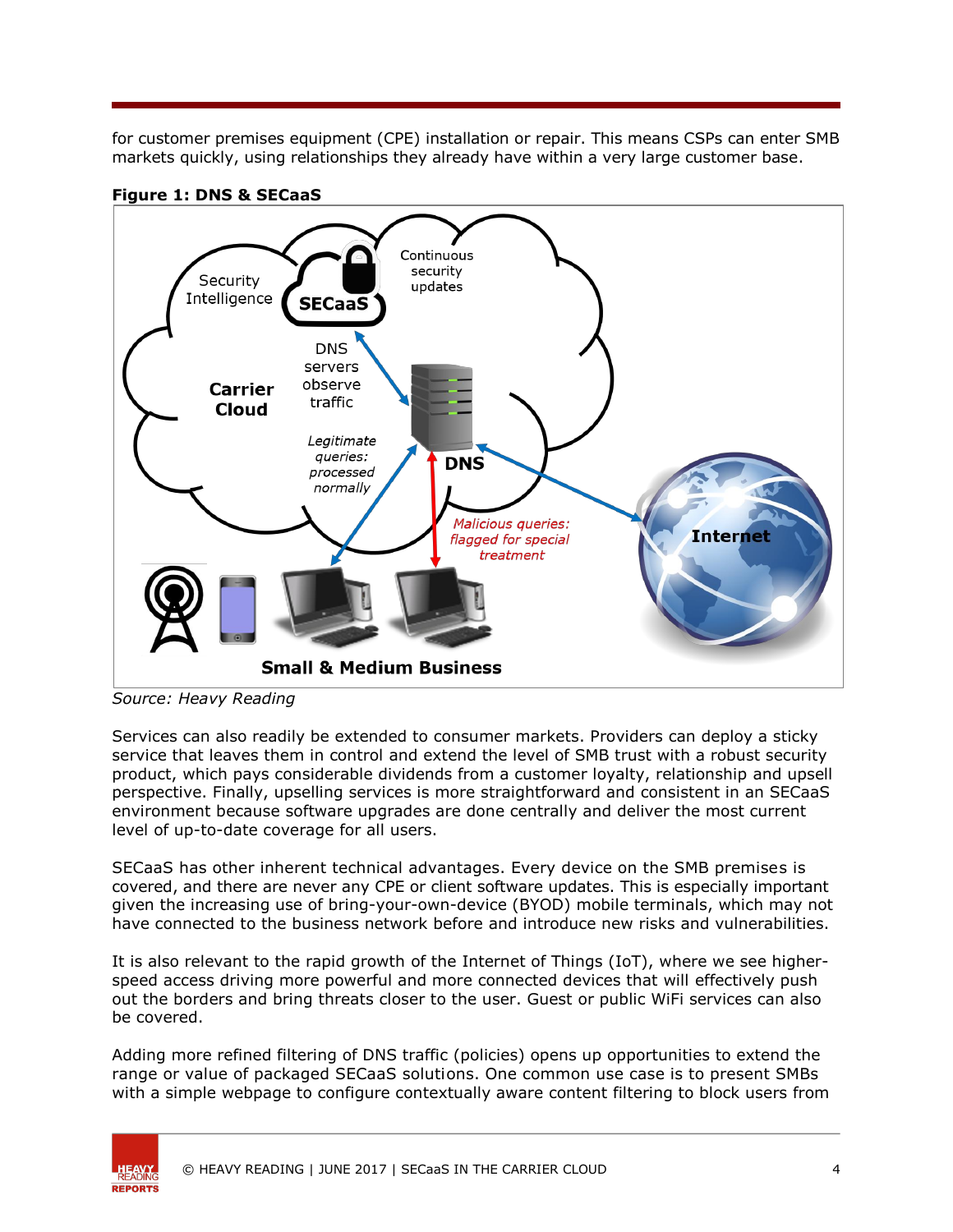visiting inappropriate sites (e.g., adult content) or sites that consume excessive bandwidth during work hours.

In many cases, existing infrastructure can be used to effectively and efficiently scale, although the DNS must continue to evolve to respond to changing requirements. Security policies can also be adapted on the fly to align with evolving threats.

There are substantial benefits for SMB customers that typically lack IT resources and have limited budgets. These include:

- Breadth: coverage of diverse threats across all internet-connected devices
- Depth: highly effective defenses
- Absolute ease of use: zero-touch after optional customization, no maintenance or updates
- Attractive price point: modest incremental increase in communications services costs

As a result, DNS has emerged as a vital and foundational SECaaS network element enabling CSPs to offer SMBs scalable and extremely flexible security services whether hosted in the carrier cloud or in a third-party cloud from ecosystem partners that preserves CSP control.

#### **THE RISE OF BIG DATA & DNS**

New service delivery is the lifeblood of CSPs – as is the need to continually evolve as requirements change and technology advances. However, innovative approaches to data management are needed to support these new demands. Since DNS data provides CSPs with insights into user consumption patterns, it is perfectly suited for interworking with BDA-based data science-based techniques – in fact, given security and service needs, we believe it is a requirement.

As illustrated in **Figure 2**, DNS becomes the logical first place to enforce security policies by taking advantage of the BDA data pattern analysis that identifies and confirms the presence of malicious DNS activity. Anomalous activity can be detected in seconds, and after algorithmic processing validates newly discovered threats or threat variants, that activity can be fed into DNS servers. This approach delivers the true power of a DNS-based SECaaS solution: rapid protection against highly dynamic threats.

As an example of the results that can be derived from intensive DNS data analysis, Domain Generation Algorithms (DGAs), a common tool used by cybercriminals to obscure their exploits, can be discovered and characterized. This is incredibly valuable security information because it enables *proactive* protections. Distributing a threat list with DNS domain names an exploit will use *in the future* disrupts the proper functioning of malware. Businesses worldwide that are exposed to cybersecurity incidents can be protected before they have breaches.

Since SMBs are often the "test bed" for cyberthreats targeted at enterprises, *trust* is crucial – particularly when users are paying and counting on their SECaaS providers to defend their valuable data and applications on a 24/7 basis. This real-time protection would most certainly positively impact the perception of an SECaaS provider, building an even stronger trust model, and measurably improving the customer experience.



© HEAVY READING | JUNE 2017 | SECaaS IN THE CARRIER CLOUD 5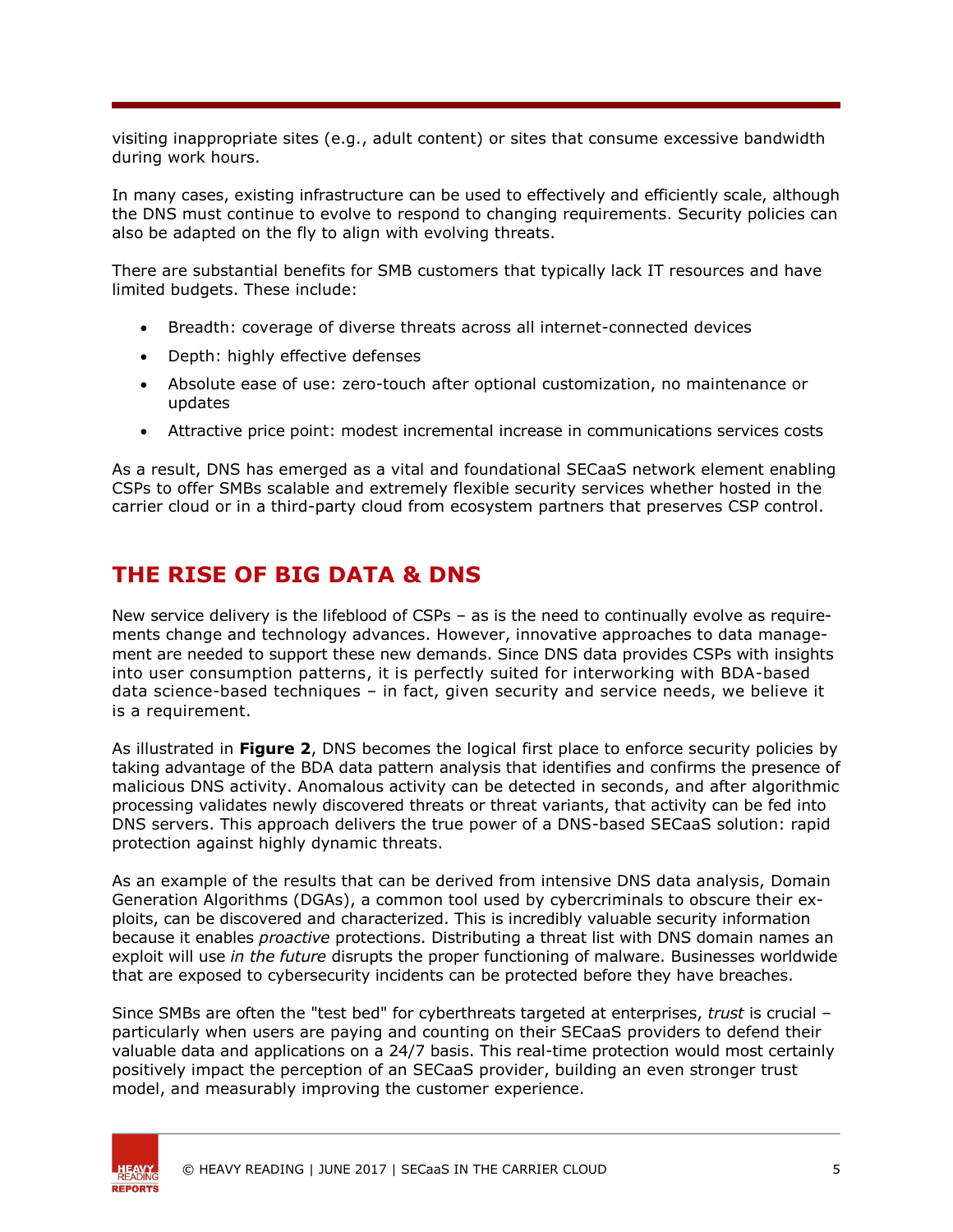#### **Figure 2: DNS BDA & SECaaS**



*Source: Heavy Reading*

To maximize the value of their SECaaS investments, many CSPs will adopt a collaborative model, working with ecosystem partners, such as Nominum, that can deliver turnkey SECaaS solutions enhanced by the BDA efforts of a dedicated data science team.

This eliminates a substantial burden for the CSP – managing and validating threat data – and thereby optimizes CSP operational efficiency. This arrangement can be expanded even further when the ecosystem partner maintains responsibility for all functions of the SECaaS and DNS platforms on a daily basis, including real-time publication, distribution and management of threat lists.

BDA and DNS together are needed for a robust and effective SECaaS that is operationally efficient for CSPs to manage and control. Stated differently, BDA working in collaboration with DNS amplifies the value proposition of SECaaS capabilities that CSPs can, in turn, offer to their SMB customers without the need to commit time and money integrating on-premises hardware or software.

The addition of policy-based content filtering allows for customization of services, which enhances the customer experience even more. Looking ahead, we believe several considerations will drive this linkage between customer experience and security.

The most important is the evolution path of analytics itself. BDA-driven capabilities will only get better at predicting cyberattacks, which will positively enhance the reach and adoption of SECaaS. CSPs will ultimately end up with a powerful tool to dominate SMB markets by proactively mitigating the threat landscape.



© HEAVY READING | JUNE 2017 | SECaaS IN THE CARRIER CLOUD 6